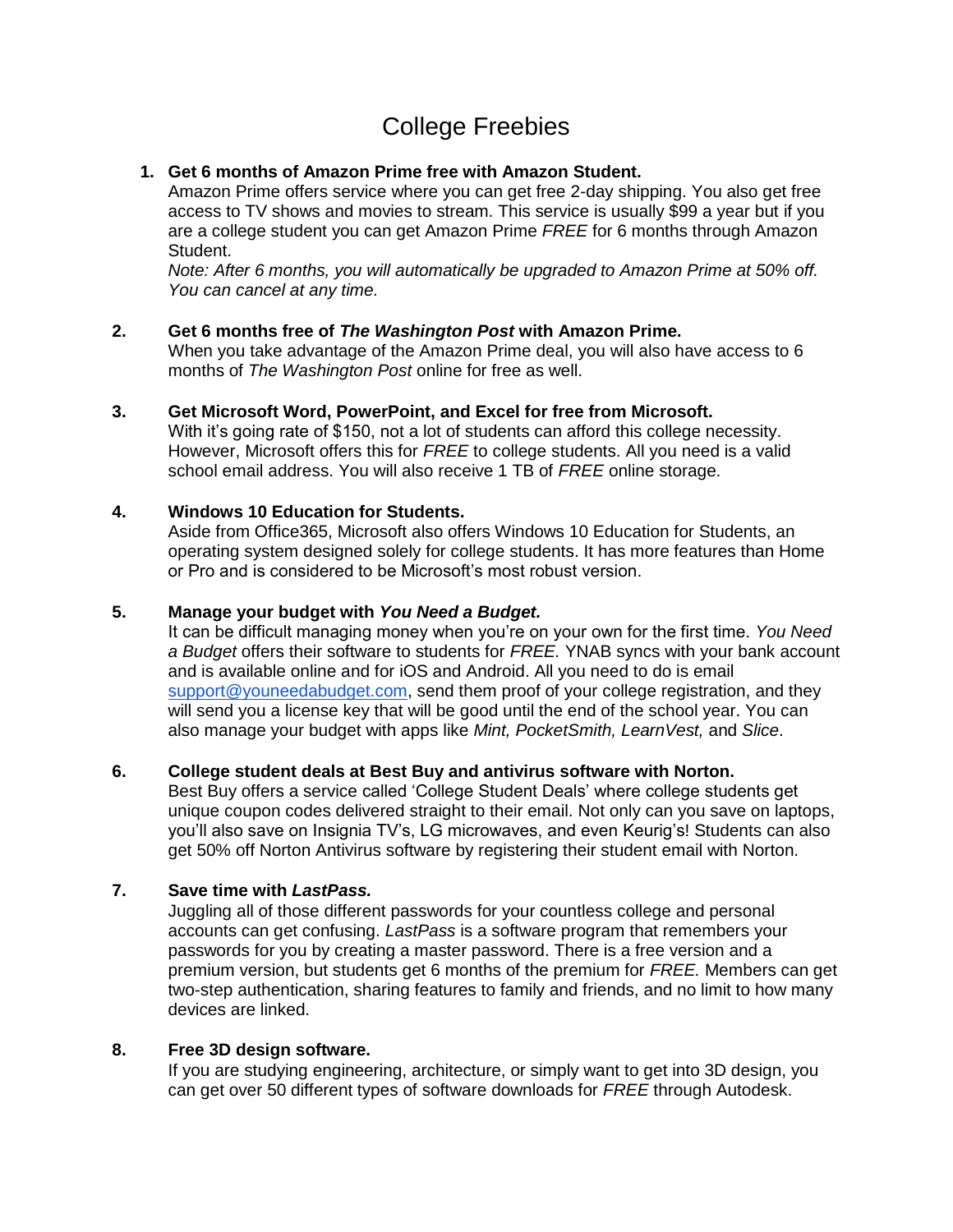### **9. PocketPoints app.**

PocketPoints is a fantastic app that earns you a variety of freebies for simply staying off your phone while in class. Picture it as an incentive to stay focused. For every minute you aren't using your phone, the app will reward you with points, in which you can cash out for a variety of freebies from local merchants. The freebies tend to rotate, but it can range from free food to exclusive discounts.

## **10. Free checking accounts.**

Thanks to the following banks, students have no monthly fee for opening a checking account with them:

- US Bank
- Bank of America
- Chase
- TD Bank

## **11. Receive free student discounts when you shop.**

Many retailers offer discounts specifically for being a college student, such as:

- Ann Taylor: 15% off in-store and online with valid student ID
- Banana Republic: 15% off in-store with valid student ID
- H&M: 15% off your entire purchase
- J. Crew: 15% off your entire purchase with valid student ID
- Juicy Couture: 15% off your entire purchase with valid student ID
- Limited: 15% off in-store with valid student ID

#### **12. Free food**

Who doesn't love free food?! Pay attention to events happening on campus. There is usually *FREE* events that will have food including special lectures, student organization mixers, and festivals. Local restaurants may offer free or discounted food for college students as a way to gain future business. The following restaurant chains offer free drinks to college students:

- Chick-Fil-A
- Chipotle
- McDonald's
- Qdoba

Other restaurants offering discounts to college students are:

- Arby's
- Buffalo Wild Wings
- Burger King
- Dairy Queen
- Firehouse Subs
- Papa John's
- Pizza Hut
- Subway
- Taco Bell

#### **13. See if you qualify for free tuition reimbursement through your employer.**

Some employers (like Best Buy) will reimburse college tuition costs. Starbucks will even pay for it all! Take a look at this list:

UPS offers up to \$25,000 in tuition assistance.